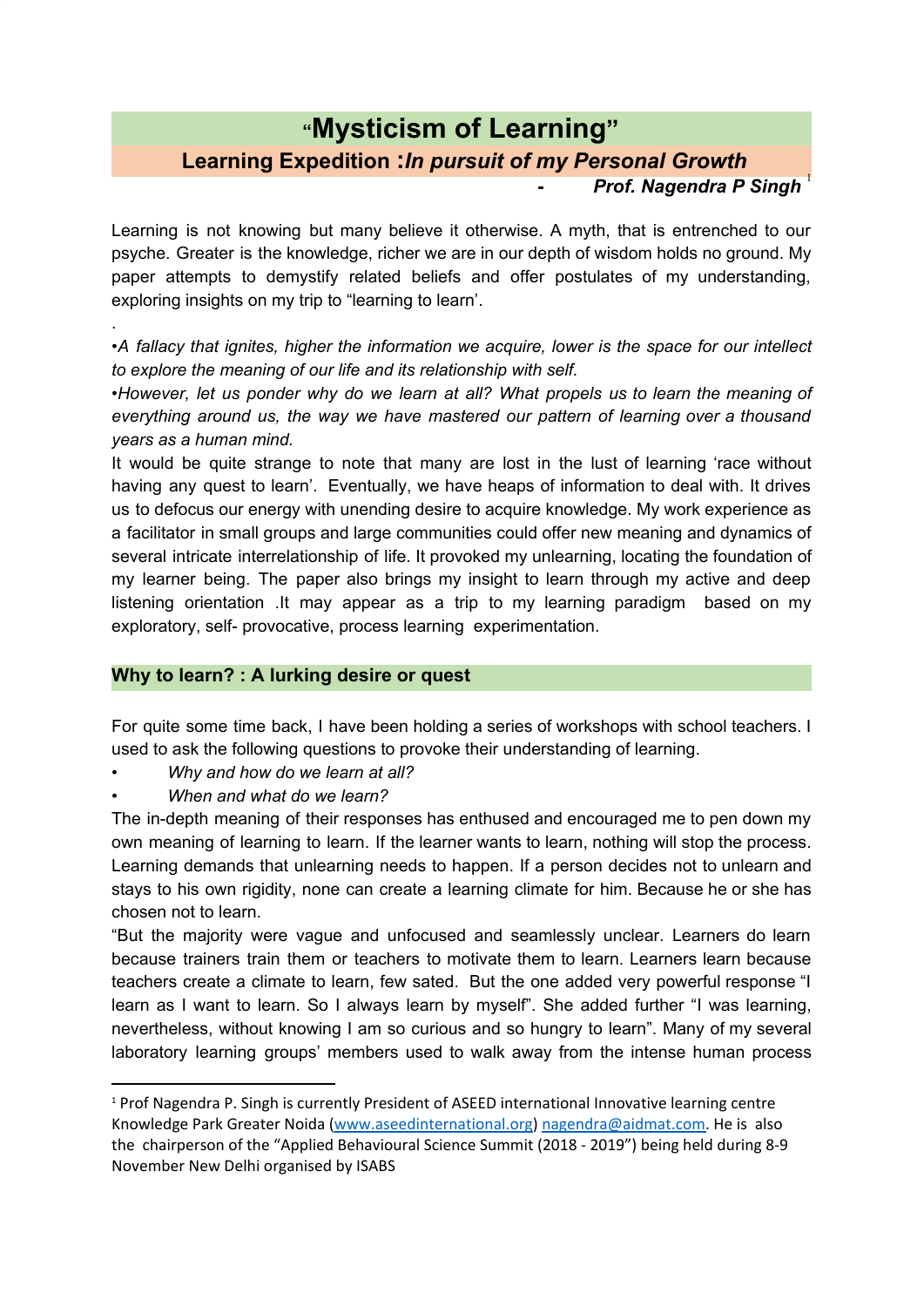learning mode. They refused to unlearn and stay with their uneasiness. Like 'intellectually loaded' friends of mine, choose to walk away from structured plenaries and seminars. As a process learner could learn to stay with my growing uneasiness, could ventilate and share it with people concerned, yet my question of curiosity and anxiety to explore could offer a new meaning that dawned upon me.

I began my trip to learning with several questions in mind as a listener.

"*Why speakers would say what they are saying. What is their visible and invisible agenda, though it does not match my agenda of learning? The propensity to learning begins from an* urge, "do I need to listen to someone"? Do I listen that matters to me? Or I listen as I am *forced to. One of the astounding belief is that people yearn for others' ears. I want to learn because I have natural tendencies of seeing, watching, hearing interpreting and listening. Do I listen when someone is opposing my ideas?" If people disagree with me on something that* I differ with -what they say. I would switch off and I stop listening. I saw a part of me, in every *close interactive moment. More I would listen, greater would be clarity of others in me through my empathetic listening ." 2*

**Irony of Listening**: On several occasions of my trip to learning; during interactive moments at the community work I was 'pretentious to listening'. However, to retain my conceit and inflated self- image as an act of my defensiveness; I looked at the person with ease and calm. Internally, I had already switched over. The speaker would be out of my mind and I was preparing my ways to move away from him, with civility. Ironically, I appeared to be a good listener to him. But I was not. I learned nothing as I never wanted to.

I had switched off. On the contrary, I heard with clear intent to appreciate other's perspectives listened to others' views on what they say. I listened with rapt attention and found I could finally learn 'what' other person wanted to say. I could empathize both cognitively and emotionally.

I am also aware of several cases where 'attention, love and acceptance' was denied by a person during his childhood. He learned to disown himself and also found it too difficult to cope with his own self -denial as an adult. We, therefore, learn because we have made choices to learn knowingly or unknowingly. Let me take you to few postulates of my own inner struggle on way to my inner explorations; "why, when, how and what is that I would generally prefer to learn ." I have been fond of reading ancient literature and scriptures. I could read episodes of depth and variety.I could make a subtle difference between apathy versus resistance to unlearn while postulating my understanding about well known characters of our epic.

## **Apathy and Resistance to Unlearn:**

It characterizes, a complete indifference to any attempt of unlearning by a person, on what is deeply ingrained in the learning domain over the years, The story of Danveer Karna, in Mahabharat $\degree$  epic, is a classical example of unwillingness and apathy to unlearn. His obsessive pride with blind loyalty to Duryodhana was an unbending learned behavior. He

<sup>&</sup>lt;sup>2</sup> Nagendra P Singh, "Empathetic Listening -an note towards building emotional intelligence" ASEED-TISS -BHEL learning guide 2019

<sup>&</sup>lt;sup>3</sup> Above anecdotes from Sacred Hindu epic Mahabharat and Ramayana have many lessons of people's inability, unwillingness and resistance to unlearn their behaviour and as evident from its stories actors like Danveer Karna and Ravana met a disastrous end.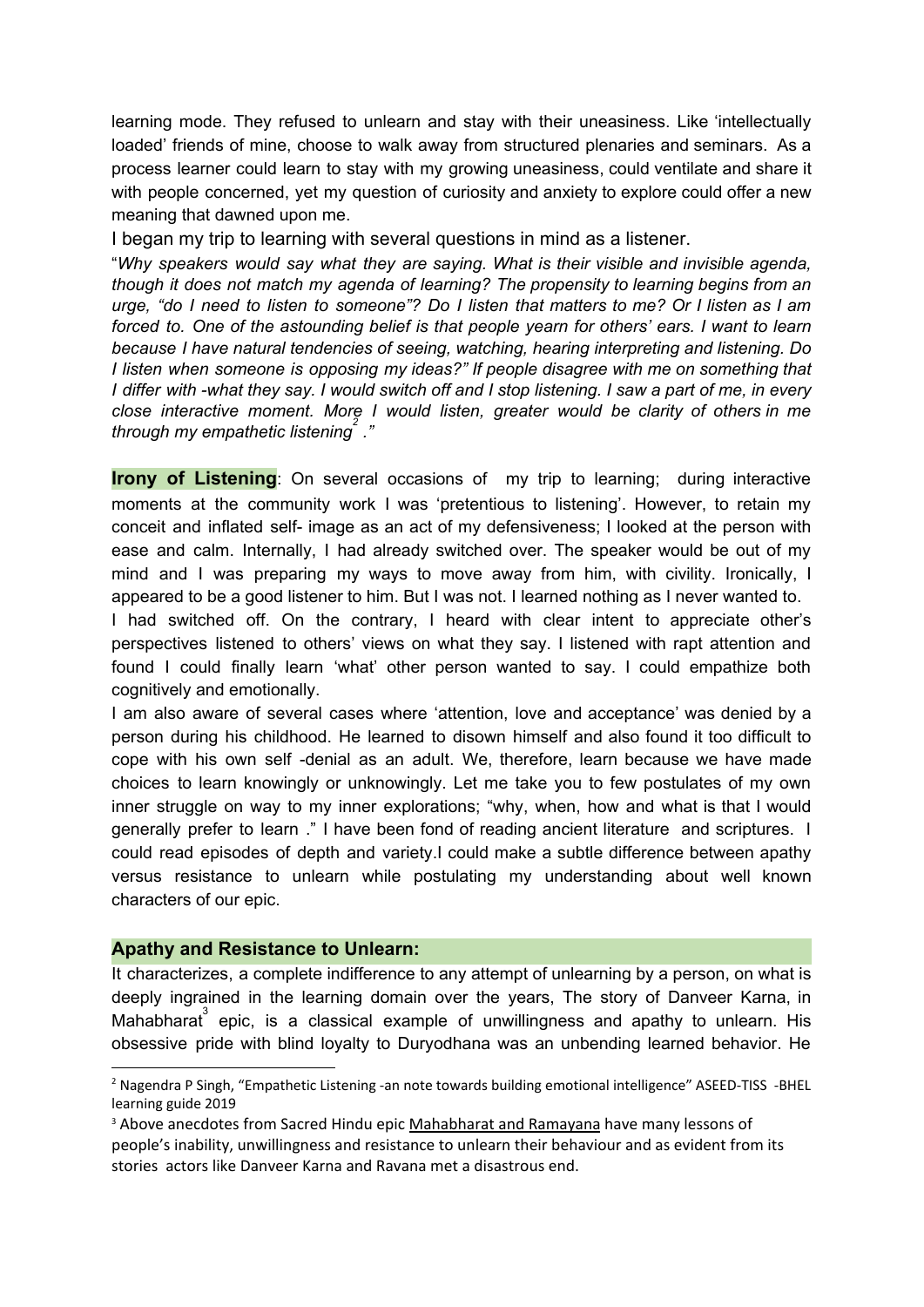knew very well about the Duryodhana's wrong deeds. He chose not to listen to anyone. His obsessive anger to Arjuna, Draupadi and blind loyalty to Duryodhana blocked him. He was indifferent to everybody's opinion against his friend. Eventually, he committed suicide by donating his *Kundali-power* that would have protected him from possible death. He knew that his action of donating Kundali to Indra (in disguise of Brahman) would take him to death. The second story of the great honest king Yudhister -eldest brother of Pandava, was told by Bhismpitaamah, the wisest prime minister 'Vidur' and his mother Kunti also discouraged Pandavas brothers not to accept the invitation from the cunning Shakuni and Duryodhan to play *Chaupad* at their palace. But they yielded to their self created glory of a virtuous great king of newly acquired *Indraprasth kingdom*.

Ravana's $4$  resistance to unlearn was so high that his brother and wife's request to handover Sita (Wife of Rama) back to her husband Lord Rama led to their ouster from the family. His wife had learned to live with her dissonance and subjugate to her mighty husband. But his brother made a clear political defection supporting Rama in war against demon Ravana. Many leaders in the organization don't listen to signals and turmoil -its undercurrents voiced by loyal and sincere colleagues in their meetings. People with positions of power and authority, quite often, would stop listening due to their self- inflicted egocentric self -image. It is sheer apathy and unwillingness to listen.

*I have been aware of my innate inability, apathy, and unwillingness both at a subconscious and conscious level. I kept making the same mistakes time and again despite my awareness of the pattern. It is true that awareness of learning insights does not mean that people have unlearnt. Because many of us "hardly learn, though they claim to have learned. Nor they display any intent to unlearn."*

## **Postulate one**

*People learn because they want to learn. People learn what matters to them. People learn because they allow themselves to listen to others' perspectives and views. People learn because they find meaning and connect with themselves the way the world relates and pays attention to them.*

Let me read a page from my book of life.

"*As a growing child, my elderly aunt and grandmother used to narrate stories before I slept.* I used to wait for her stories to take me to bed and sleep. Such fancies for stories to children *have been quite common incidents to many Indian homes in the early days. We learned from our elders who played with us, took us around their streets and villages. Every school vacations and holidays uncle, aunt and "grandpa and grandma" abode was the best place of our learning of life. "They accepted me; they gave me attention and importance. I could accumulate my sanskaras. I could discover, it is their sublimation and acceptance of me that made me learn everything from them*."

Of course, today pattern and time have changed. Nevertheless, nuclear families hardly have the luxury of grandpa staying with them. Learning is no longer a priority, listening is not important. However, hearing, watching, building unverified assumptions,analytically -descriptive in pursuit of 'pseudo-intellectualism'. They tend to keep doing something or the

<sup>4</sup> A very powerful demon king of southern Peninsula (Lanka) of ancient Indian part known as Ravana (Hindu Epic, Ramayna) A very powerful demon king of southern Peninsula (Lanka) of ancient Indian part known as Ravana (Hindu Epic, Ramayna) had kidnapped Ram's wife Seeta and kept her in his kingdom's custody. had kidnapped Ram's wife Seeta and kept her in his kingdom's custody.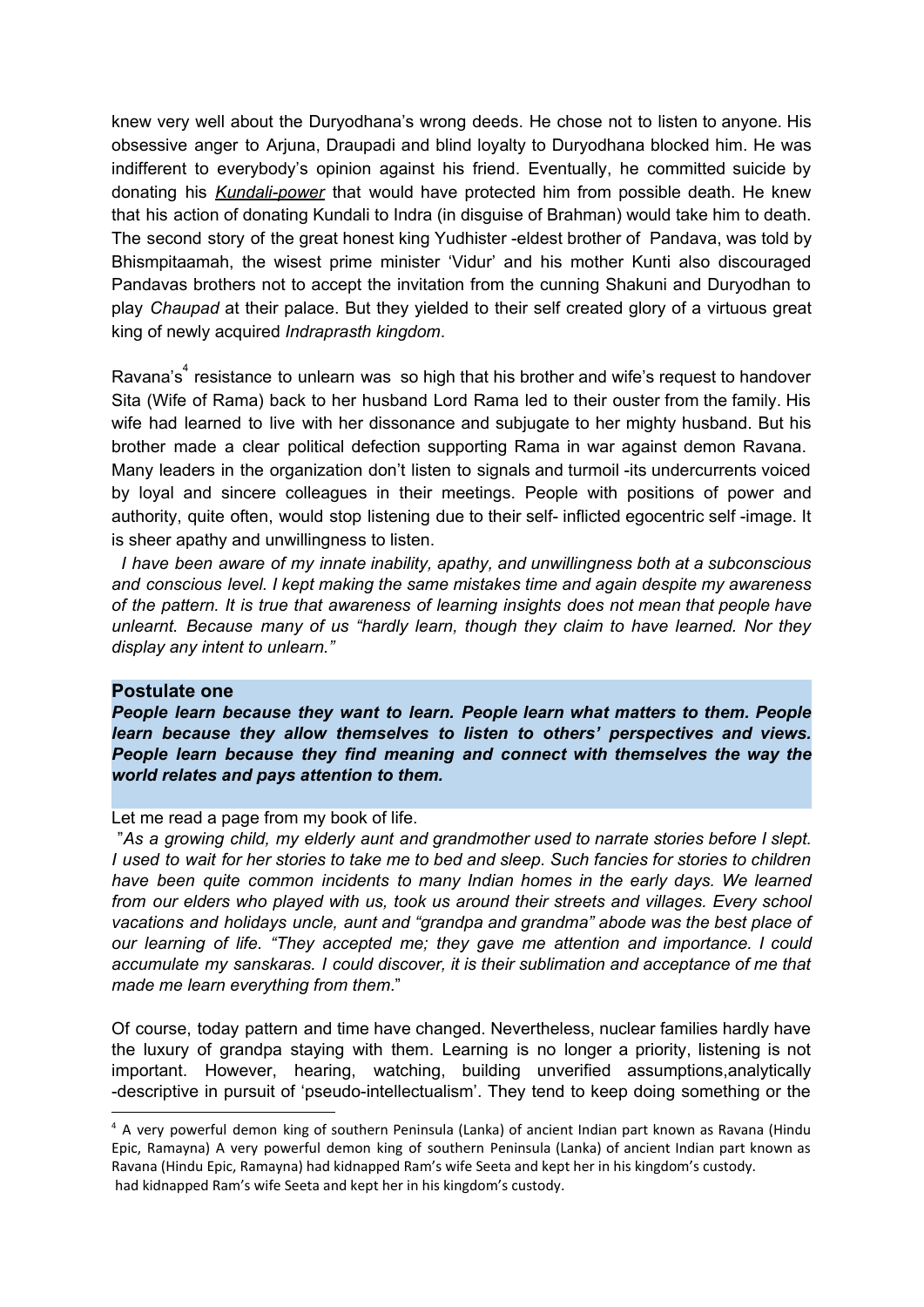other gaining a superficial connects with each other. It would also fill in the void and abridge the hiatus of learning. Upnishads' affirm that our desire to learn would drive us to learn what you want to, that would build your karma through samskaras<sup>5</sup>. So you learn what you desire to learn. I wonder whether the pearls of our oriental learning has been lost in oblivion from schools and the education system.

And here they say that a person consists of desires, and as is his desire, so is his will; and as is his will, so is his deed; and whatever deed he does, that he will reap. — Brihadaranyaka Upanishad, 7thCentury BCE

## **Postulates Two**

**Learning is neither, knowing nor sensing; learner is neither a receiver of information nor dispenser of information, but learner does hold a reservoir of processed and filtered information ready for conversion to usage. Learner begins to learn at his own will. Therefore, learning appears synonym to "understanding".**

Bundle of information in layers unfolds tons of data that hardly offers any knowledge to its users. Human process and dynamics of interpersonal relationships would offer a deeper meaning of learning. The quest for learning is unknown, so many of us believe that people learn since they want to learn. Why do they want to learn is related to their sense of purpose and motive? Learning occurs not by recording information but by interpreting it. Therefore, learners are not recipients of knowledge but they are constructors of knowledge. Therefore, many people tend to structure and process their knowledge.

"*I was told I have been a curious small child to question debate and argue before I took a final view of the narrator. I loved listening to others. As I grew, my curiosity and propensity to learn changed significantly. I used to spend time in watching others before I stepped out to relate. I used to emulate and copy those who kept impacting me as a teacher or part of my family. The teacher in me was awakened and alive. I have also been a dreamer since childhood. My father a school teacher with authority had a great impact on my early* childhood<sup>6,</sup>"

I have also been very intuitive and feeling driven with my 'hands-on,' by re-testing mode of own hypothesis. I relied more on intuition than logic. I love challenges but deviant, innovative action. I tend to act on the 'gut' instinct rather than logical analysis. It may appear an accommodating learning style that will tend to rely on others for information. But no sooner I discovered I was more divergent. So, that is why I could decipher or understand something? I tend to get convinced that in order to understand I learned 'to comprehend', and to comprehend or 'to take in' or embrace. Seeing solitary facts in relation to a general principle has been the essence of my building understanding. An interesting research project was

<sup>&</sup>lt;sup>5</sup> Samskaras are collected or learnt virtues or vices over period of time . It stays ever in present life . From Hindu belief it trascends to next birth as Prarabadh. In the context of [karma](https://en.wikipedia.org/wiki/Karma) theory, Sanskara are dispositions, *character or behavioural traits, that exist as default from birth or prepared and perfected by a person over one's lifetime, that exist as imprints on the subconscious according to various schools of [Hindu](https://en.wikipedia.org/wiki/Hindu_philosophy) [philosophy.](https://en.wikipedia.org/wiki/Hindu_philosophy) (ps://en.wikipedia.org/wiki/Sanskara*

<sup>6</sup> Nagendra P singh "Trainer Me and My Authority " Journal Applied Behavioural science" published 1982 by ISABS republished revised expanded and edited version ,in the book "Human process and group Dynamics training" published by ASEED and Sanskriti 2012( authored by NP Singh)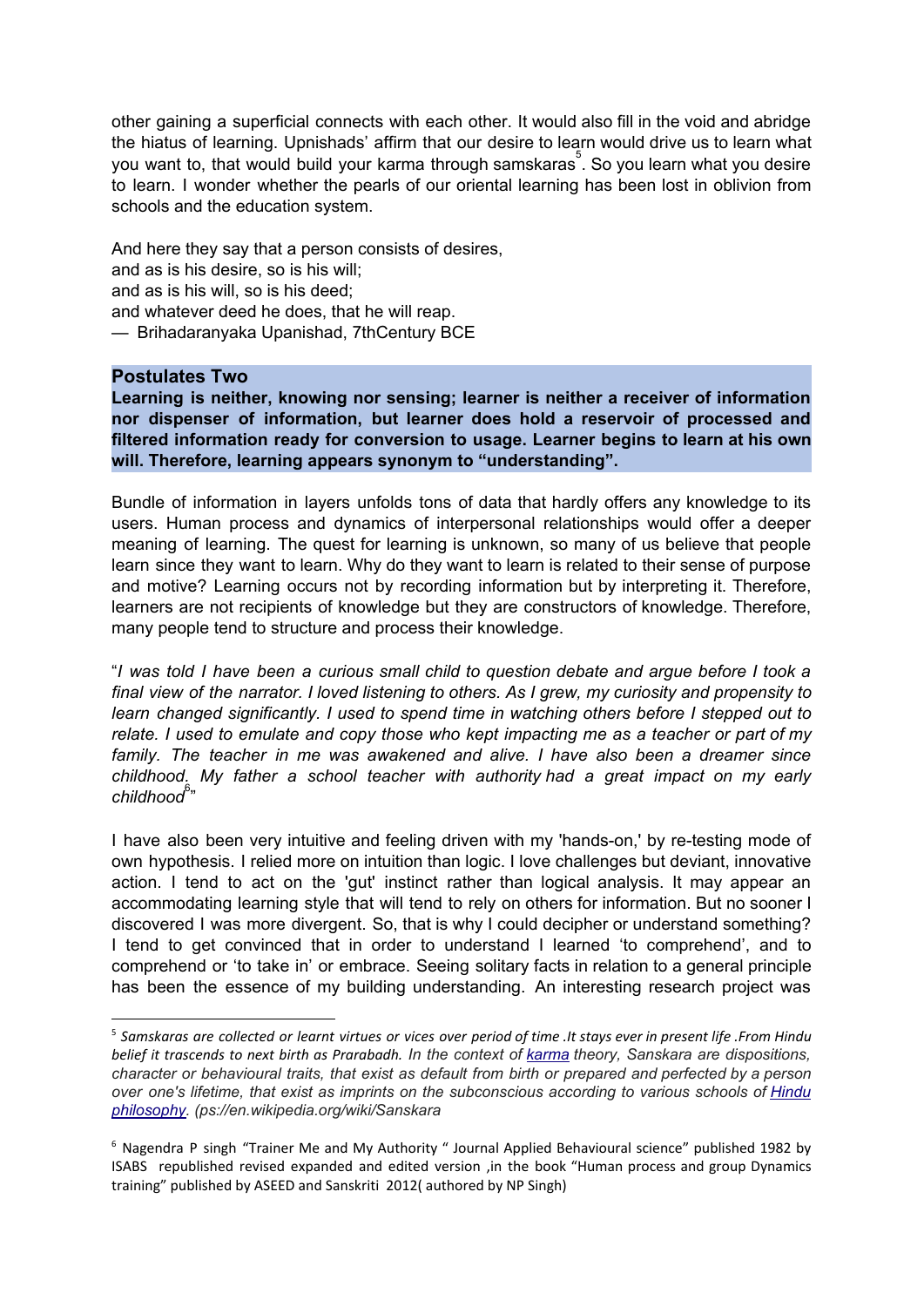taken up in the northern region quite sometimes back on achievement motivation level of children from 10-16 years of  $age^7$  The outcomes of a collective understandings offer generalizations, theories, generalized insights, concepts and principles. Quite often, it would contradict my contrived pyramid of inner exploration on my trip to learning. I used to ask ;

*•How do we achieve understanding? Well, 'how' we approach learning (strategy) depends on 'why' one wants to learn it in the first place (motive).*

*•*Our desire to learn springs from the urge to gain a paper qualification with minimal trouble or effort, it is likely that we will focus on what appears to be the most important topics (as defined by examinations) and reproduce them.

•Because of this focus, one would not see interconnections between elements or the meanings and implications of what is learned.

•However, if your motive to learn is based on curiosity, you will adopt a strategy to seek to mean.

#### **Postulates Three**

**A person would never learn fully without a purpose defined by him. Learning by itself has also been the purpose of life the urge for the same should be everlasting quest through Karma. Larger purpose maybe what we are expected to perform and gain, peace and happiness Anandam, realize self- our true nature Prakriti (God or self-Realization), "SatChit Anandam"**

It is so difficult to address and comprehend a larger purpose for many. Krishna says very



clearly to Arjuna "One who makes me the Supreme goal of his life, who performs all his actions for Me, who is fully devoted to me and always lives in my consciousness, who is free from attachment and animus (malice) towards all beings; and friendly to all, certainly attains Me $^{8}$  . Learners' passion and conviction to have a superordinate goal to attain that supreme state and remain steadfast for the same would resonate with super consciousness the originator of creation. However, its fluidity and ambivalence

would deter the pace of learning and my purpose.

**Ambivalence of Goals:** Understanding the goal of one's own life has been crucial and critical concern for many. But for children at their crossroads of the terminal point of school career has been a bugging question. Teachers and parents keep raising questions to their wards.

"what would you like to become?" Pilots, doctors, engineers and managers and several other options are shared by the students or by parents themselves to their wards and students. In fact, it is a stupid way of enabling the child to explore goal clarity, yet many do it

<sup>7</sup> An entrepreneurial supply in North Eastern Region ,NISIETI Hyderbad (1976-77)

<sup>&</sup>lt;sup>8</sup> Extracted from Bhagvat Geeta a sacred holy scripture, universally accepted from Hindu Philosophy of life and karma beliefs .(11:55 and 15:4)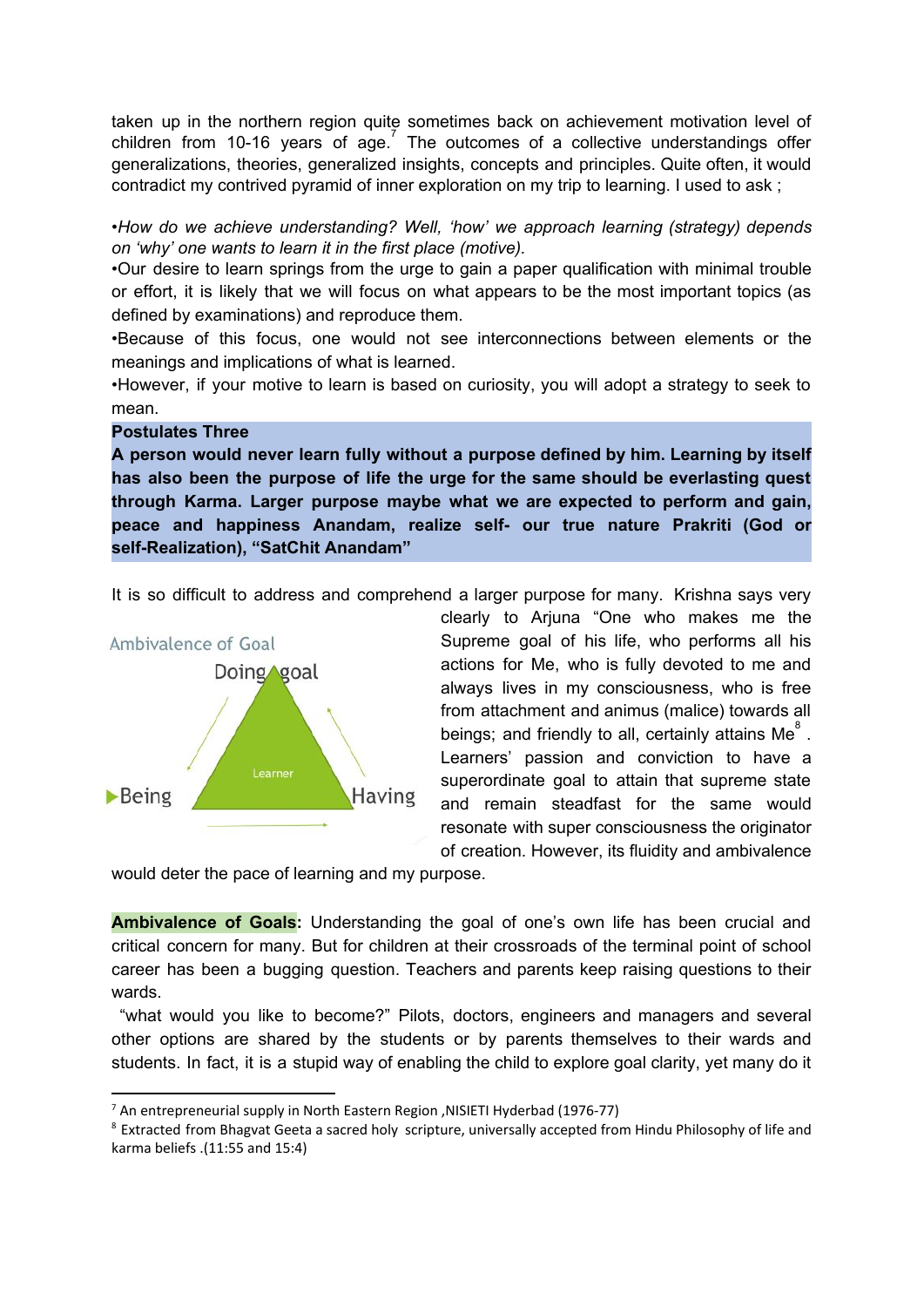with vehemence and pride of pushing the child to clarify the ambivalence of goals. Let me share a small impressionistic survey that I took up in selected public schools before launching an intervention in Delhi during the early 90s, during our formative years of ASEED. It was for a group of adolescents, 14-17 years age (9-12 class standard) sometime back. We could interview about 100 students through questionnaire and personal interface for designing our "Goal and envisioning workshop". The central question was "how do you visualize yourself in the next 10 years of life?" Response was classified in *to Being goal, Having goal and Doing* goal.

'Being goal' would be characterized as an 'essence' goal of learner that speaks of being or becoming; somebody from nobody. For example, someone would say –"I want to become an advocate or a doctor. It generally speaks of a person who is stepping into a role. Having goal is a process of envisioning oneself into acquiring knowledge, wealth or position. For example, another response maybe" I want to become somebody from nobody".

"I see myself having a position of power and acquiring some wealth or knowledge." But doing goal would explain how I would see myself into action. Action driven goal would be accepted more powerful for learner to stay in learning by his Karma leading to experiencing state of being. Entire karma would be central to person's commitment to his sense of purpose and mission. As stated, I strongly believe that ambivalence of purpose and goal would adversely impact intensity and quality of learning,".

*I have met several learners in a very vulnerable state during my work space(incubation centres, start-up guys ,budding entrepreneurs) who have been struggling to define their goal of 'becoming an entrepreneur.*

"Process learning exposure and intense laboratory work in small group work offered an opportunity to see parts of me in others. However, the ambivalence of goals has been a common liability across the age group. Its clarity could be an asset that could be capitalized amongst children at an early stage. We could discern that ambivalence of goal becomes a threat to learning quest. It took years to understand my own myth, fabricated by my egocentric self-image validated by awareness of my so-called academic performance. Learning in life had a greater impact than many process laboratory experiences.<sup>9</sup>



Myth that got demolished and crashed by a few great facilitators of those days (Late Sujit

Bhattacharjee and Pulin Garg) in my first few personal growth labs of my life during late seventies. I could sense, that playing with others may not be so difficult; playing with oneself might meet a disastrous end. I understood for the first time Vivekananda quotes from his scripture "Arise, Awake and stop not until the goal is achieved "My learning goal got redefined. The organization changed, career changed but the journey continued in search of goal

<sup>9</sup> Nagendra P singh ,op .cit. 2012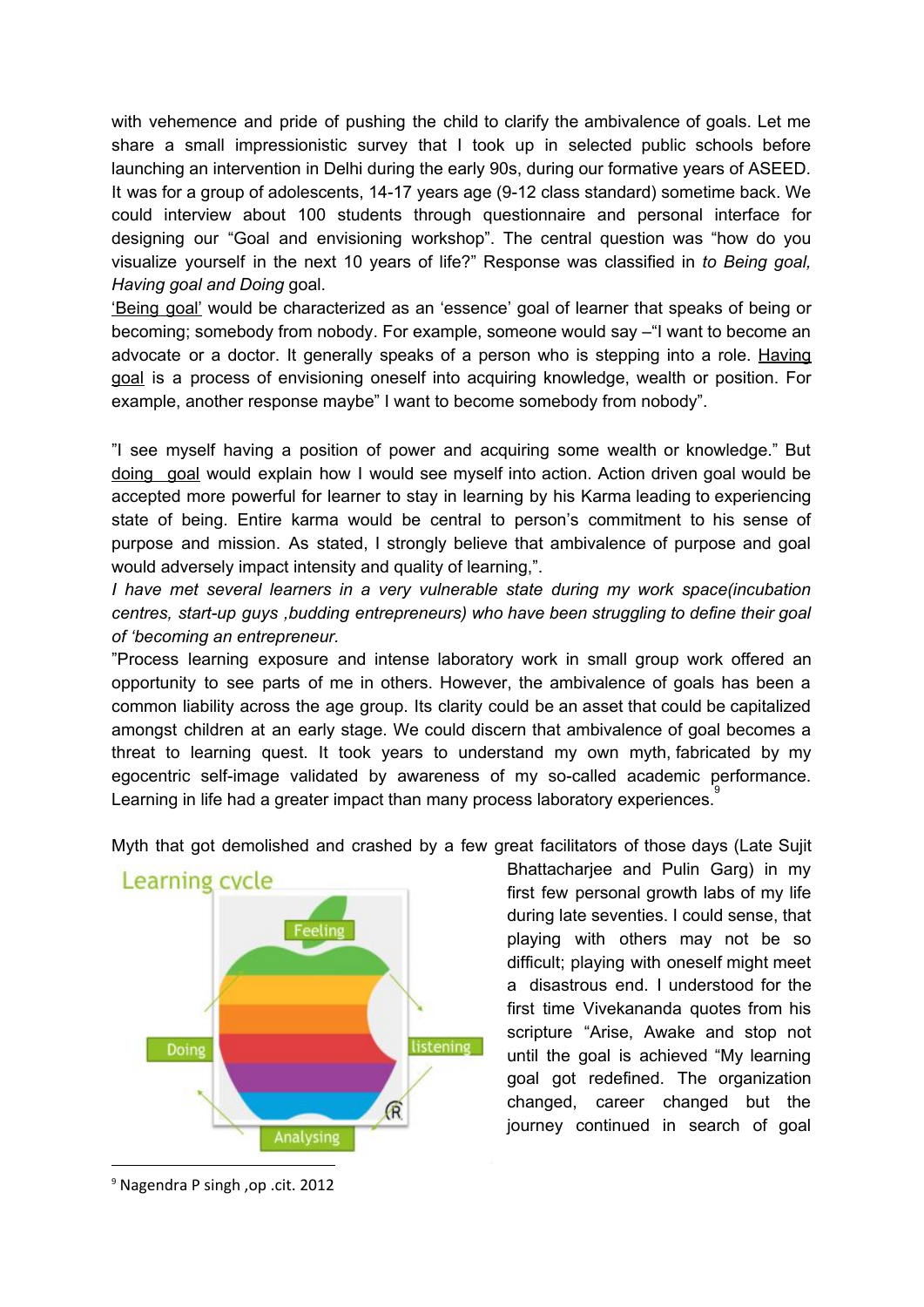towards self-exploration. Today I am deviant, a social entrepreneur, a path- breaker, setting a new ground of building institution through ASEED, enabling and facilitating thousands of youth across the country on their entrepreneurial journey. A purpose seems to have been defined and redefined at every stage of my life. However, it does not end here. With a team of about 200 people, I discover I am a loner. Yet searching a new meaning of life in philanthropy and creative areas of my hobbies-theater poetry and short film making. Is it a space for self-fulfilling process. I do not know really.

## **Postulates four**

**The learning principle operates from a cyclic frame to complete poorna chakra in every sphere of life domain. In order to understand the sense of cyclic process the mysticism of completeness assumes significance in our purpose of learning.**

In my paradigm ,there is no end of learning, I firmly believe. The cycle of learning characterizes an endless journey to keep learning till you are alive. It is known that by virtue of our experience human beings continue to keep learning till they are alive and awakened to learn. Om Poornnam-Adah Poornnam-Idam P*oornnaat-Poorrnnam-Udachyatey* characterizes <sup>10</sup> you're the fullness and completeness in us. From the fullness, the fullness is born, because the process of learning is infinite, a continuous process. We always learn on a continuum<sup>11</sup>. It implies that (Brahman) is infinite, and this (universe) is infinite. The infinite proceeds from the infinite (then) taking the infinitude of the infinite (universe), it remains as the infinite (Brahman) alone. Thus the concept of David Kolb theory<sup>12</sup> examined such a possibility with limited focus on its infinity of learning cyclic process( viz feeling, listening, thinking and doing).

My elasticity of learning appears to have been rooted in my quest for self-exploration. Every intense process work as an observer in community work-life or small workgroup dynamics would show me a mirror of my new dysfunctionality. Theoretically speaking, feeling becomes a very strong stage of giving concrete experiencing to learners. But listening offers reflective observation opportunities to learners. Analyzing is rooted in to our ongoing thinking process and cognitive domain. Doing is state of action or karmic mode of our learner. It is found in my analysis that Kolb's experiential learning theory works at two levels: a four-stage cycle of learning and four separate learning styles $^{13}$ . I could sense and discover in my struggle to understand that Kolb's theory is concerned more with the learner's internal cognitive processes in addition to the manifestation of different learning styles of people.

| <b>Horizontal And Vertical Frame Of</b><br>Learning |                     |                     |                                                                                                                 |
|-----------------------------------------------------|---------------------|---------------------|-----------------------------------------------------------------------------------------------------------------|
| <b>Dimension</b><br>-Horizontal<br><b>Vertical</b>  | <b>Doing</b>        | Watching            | पते ॥ॐ शान्तिः शान्तिः शान्तिः ॥<br>e, Om Shaantih Shaantih Shaantih<br>e of learning and development (Vol. 1). |
| <b>Feeling</b>                                      | <b>Accomodating</b> | <b>Diverging</b>    |                                                                                                                 |
| <b>Thinking</b>                                     | <b>Converging</b>   | <b>Assimilating</b> | Goal Orientation; Here and now, Quarterly<br><b>ist 2019</b>                                                    |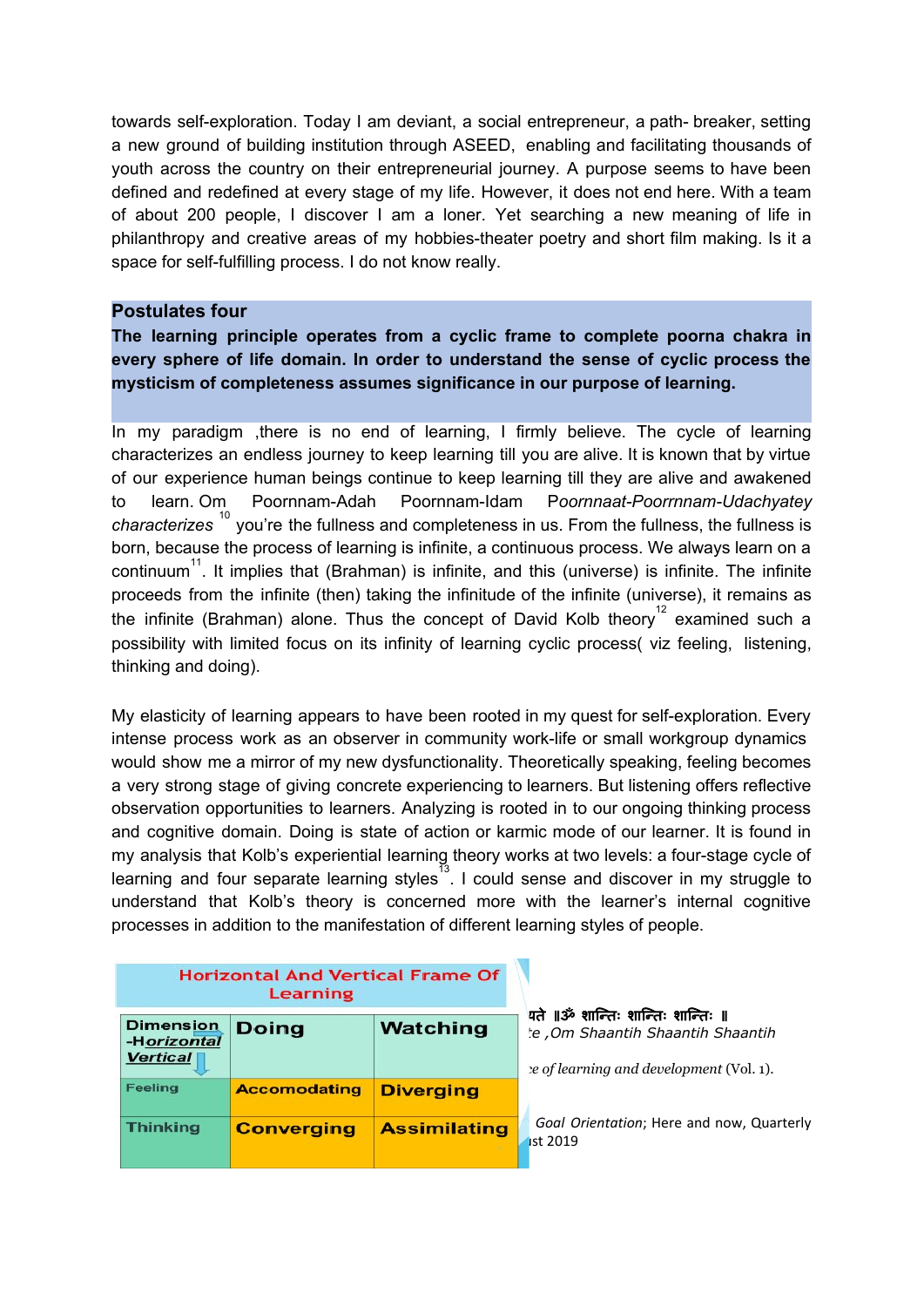"More I could let myself in a new experience and a new situation, the impetus to discern originated and got sharpened from that new experience. I could decipher new insight and lessons from the new experiences.I found and could endorse the view of Kolb that "Learning is the process whereby knowledge is created through the transformation of experience".

*In pursuit of my career as head of few organizations, I learned to resolve "never repeat my mistakes". It does not mean I have fully unlearnt. I keep making the same mistakes though with different side effects and magnitude. I sensed that the dilemma of my' being" and 'doing goal' orientation is so deeply ingrained in me that any attempt to bringing a balance of the two in my functionality has occasional dividends. I think it has percolated deep down, seemingly, to my subconscious. I am so used to treading the tested path of 'comfort in learning' paradigm that any attempt of experimentation needs a practice of careful listening* to both external and inner voice. I do it, fumble, fail and stand up again. I know that I have *already paid the price by default of unlearnt sub-conscious self .I ask, how long should I keep making mistakes. Being divergent in style, I do feel and observe roots within but 'doing' demands my gutsy self.*

A typical presentation of Kolb's dichotomy on continuums is defined the *Processing Continuum (how we approach a task), and the Perception Continuum* (our emotional response, or how we think or feel about it). Kolb "believed that we cannot perform both variables on a single axis at the same time (e.g., think and feel<sup>14</sup>"). Our learning style is a product of these two-choice decisions. "Over the years, I discovered that ambivalence of goals does not drive you to make choices so easily. I have discovered that It would dispel Kolb's theory that one can not make a choice on a single axis. I found it the opposite. Many people have been working from different perspectives. Thinking and feeling, though poles apart appear so colluded and adulterated that I would not be able to decipher nor discriminate. Let *me read myself .*

*I am sensitive but I prefer to watch rather than do. I tend to gather information and use imagination to solve problems. I am aware of my divergent learning orientation and have learned viewing concrete situations from several different viewpoints. I felt so deeply within and also got swayed by the catharsis of emotion, however, my cognitive being was seen intact, coherent and articulative with the congruence of thoughts and feelings* ".

Lord Krishna's discourse to Arjuna, lessons of Bible and holy koran that might have impacted many readers a great deal in rediscovering their oriental learning mode. Does it mean that many readers have internalized and have really learned? The answer may not be affirmative.

**Sense of purpose and levels to Learn**: Many learners have a little quest for learning since the metaphor of learning is knowing more and more. Levels do matter so many students have a surface level need to learn many set learning as incidental objectives. And some of them move their antenna very intensely in order to learn because the passion for learning would encourage them to dive into a deeper level. The experiential session would reveal that learners, generally, operate on three levels via primary level (superficial), secondary level (serious) and deeper level (intense). Primary level learners make a sketchy understanding of

 $14$  Ibid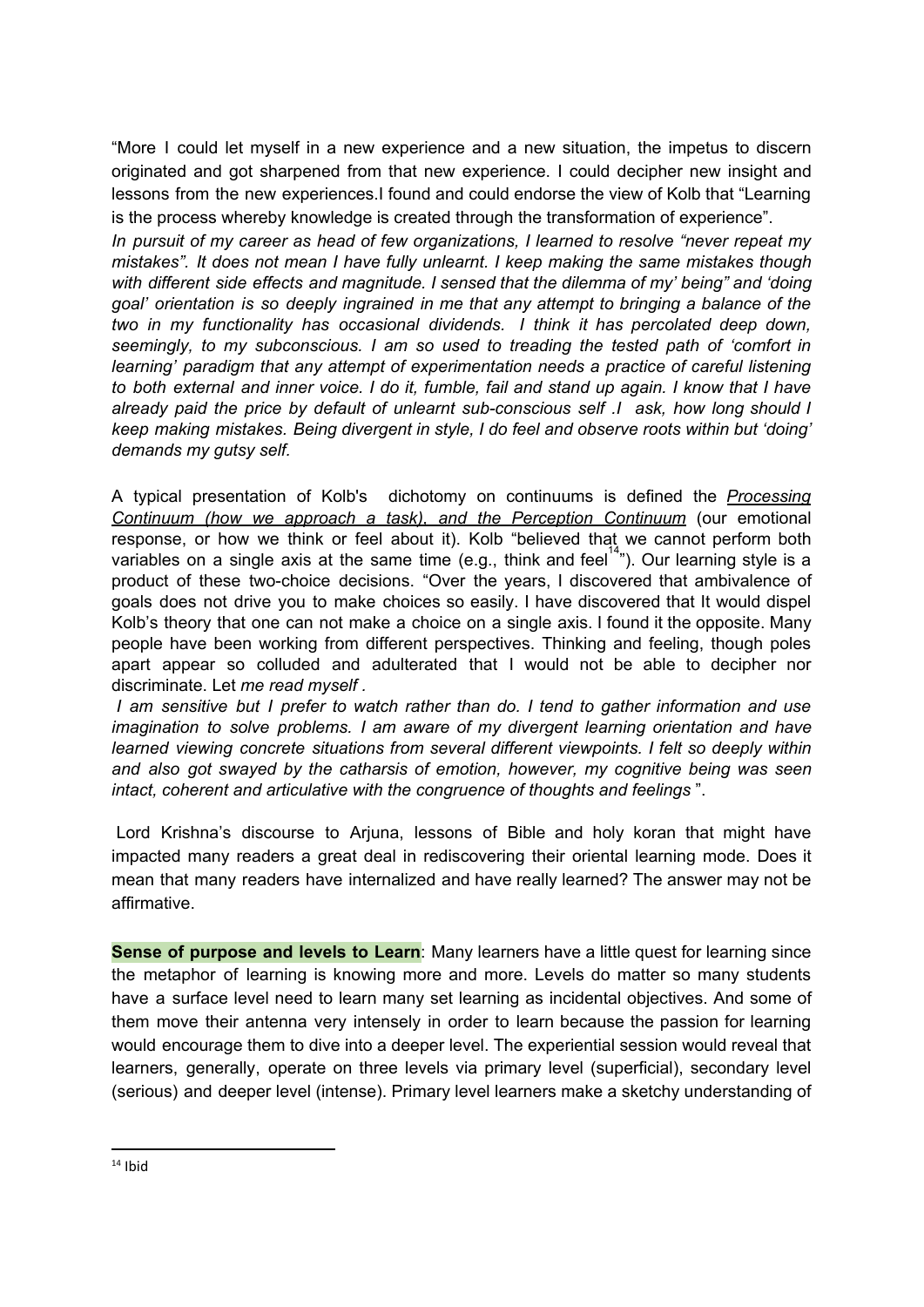whatever is stated to them either in a classroom sessions or in any interactive moments. They are in a hurry to learn faster than what is being stated to them.

As a listener, they try to grasp things too fast and become very impatient to stay with the learning process. They sweep the content that comes to them knowing it is full of dirt. But serious learners would hold the content on the floor, examine and review till it's adequately comprehended by them. They keep their minds and ears open. Third level learners are so passionate about learning that they might have tendencies to skip their focus and learning agenda. They get sucked, at times, and do not realize that learning is not diving and wandering beneath the surface alone without a clear focus.

**Dilemmas of mysticism on learning**: the mystic cycle of process learning tends to display strong correlates of infinite learning cycles. ("karma, bhava, Dhyana and Gyana").I do don't want to argue whether David Kolb have been influenced by our holy Gratha Geeta or Bible. But I was influenced as a learner . At the outset ,I found a synonymity of his theory, in what he says .On the contrary, there is a clear departure and implicit inadequacy from our own oriental mystic learning principles.

My bhava and quest for gyana have always co-existed during my process learning struggle. Whether it was a laboratory set up or my social or personal space. Vivekanand's deep respectful bhava for his guru Ramkrishna and his challenging and complex question to find meaning for every doubt had. It showed a duality of deep relationship. Tagore's incredible

Geetanjali is full of co-existence of *"bhava and gyana*" on a single axis. In my belief and experience, learning is like whirlpool exploration for a specific period so that I choose to swim and float whenever I wish to. I do not become a victim of my own passion, instead, I let myself swing to learn and learn as per my purpose and objective. I am aware of many known process facilitators who seem to over-process the issue at a wrong time while action assumes significance .



We choose different areas of our interest specialization in pursuit of our career goal. Agenda to pursue group process work and acquire process facilitation skill has been arising out of a drive that sucks many persons likes an addiction to work with oneself. The passion to pursue an inner search could be a driving force, yet all those who have completed the journey or are in the middle of the process have not stopped their quest of learning. The learning theory of the west has established a credible cyclic framework. However, the vedantic mode had already placed a reinforcing philosophy of fullness  $^{15}$ .

<sup>15</sup> Arjuna approach to learning Krishna's discourse (Bhgavat Geeta samvad op .cit)appeared more like third level of learning ,where he used to get impatient ,loose focus and raise several question like" Parth I am utterly confused , whether karma is better or gyana is better .If the later assumes importance so why do we fight at all ..*Karmanya vadhikarastey ma faleshu kadachitaam* )*Bhagvat Geeta op.cit.*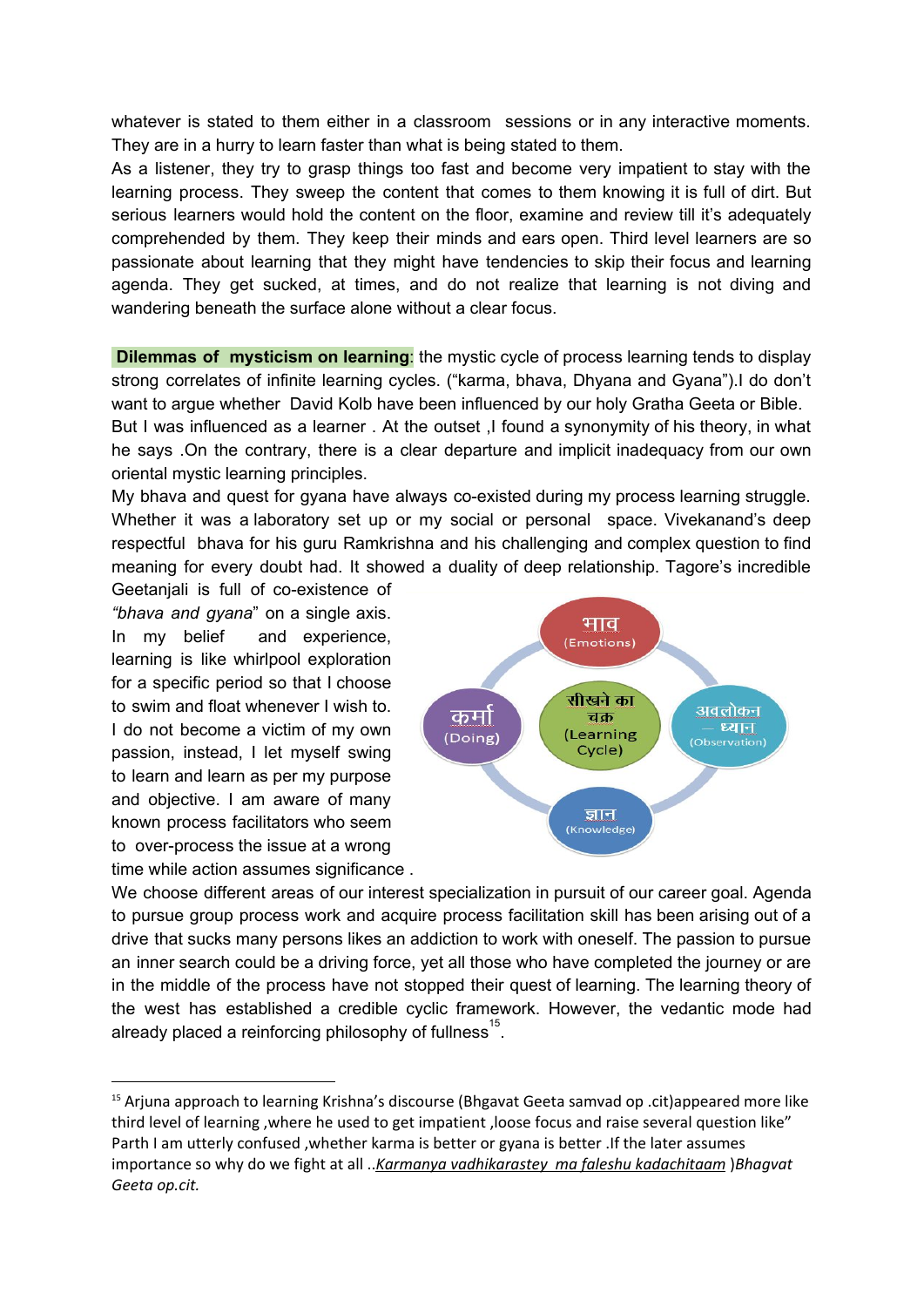## **Postulate Five**

*Dilemma of knowing, doing and being is centered around the way we process and perceive the information around, through our sensing and intuitive antennae.*

Most teachers or trainers would make lousy learners because they do not want to learn nor they have the right idea to learn. Do they lack training skill and abilities? Answers are not affirmative. In fact, they may be very good in articulation, the grip of knowledge that they would deliver. Probably they are at or near the top of the scale of their technical ability that anyone can come up with. But they may not learn what others teach nor do they want to learn as it might not fit into their scheme of learning agenda. They cannot experience what is being delivered nor do they wish to. Some people know the subject; they do not know that they know. Dilemmas of knowing and learning are the very powerful driver of active experimentation. The cognitive frame of learning measures conceptual and analytical styles of learning. It also indicates that the environment of learning plays a very powerful impact on the quality of conceptual and analytical ability amongst children at the early stage school learning and its articulative skills amongst children. I could discover a glaring difference in such abilities between children from municipal schools and public school backgrounds even in metropolitan cities. Doing goal has assumed front seat without its clarity of purpose at various levels and different life spaces.

Let me take you to policy paralysis in certain corners of skilling and education. To my dismay, I found that highly enlightened people must have designed the NSDM (National Skill Development Mission) skilling concept to drive on a national scale. It's review during 2015 shocked the nation that it has had a grand failure due to inept application of process into a content. Later it has woven with a brilliant blend of process (why and how) and content ( what and who). No sooner the nation would discover that skilling with inadequate entrepreneurship opportunity in the given region is creating thousands of trained monkeys without any green garden and fruit-bearing trees in the vicinity. Today, let me draw this anecdote at a different plane. We have a large network of several skilled process trainers floating and swimming around in search of a dive in dry lakes and shallow rivers. 'Doing orientation seems to have taken over the 'being' with a disconnect between the two lost in its sense of purpose for learning. Clarity of process learning, undoubtedly,would enable and sensitize the stake holders for impacting a major social and organisational change process. I am sure it would not turn out to be a forlon hope.

## **Summary**

In my trip to learning expedition of life, I found that I won't learn fully without a purpose defined by me. Learning by itself has also been the purpose of my life. Whether my urge for the same should be an everlasting quest through Karma. I pray it would. Learning cycle is a dynamic process to experience, experiment and explore.

The "why" part is so vague but I used to ask people in my laboratory work why do you learn *at all? Why personal growth is so important to you? Why do you want to be an entrepreneur?*

The question would make many fall flat. .But a few would say," I love seeing my unseen and unknown part -bit by bit. I feel so good when I discover a darker part of me with a pie. The